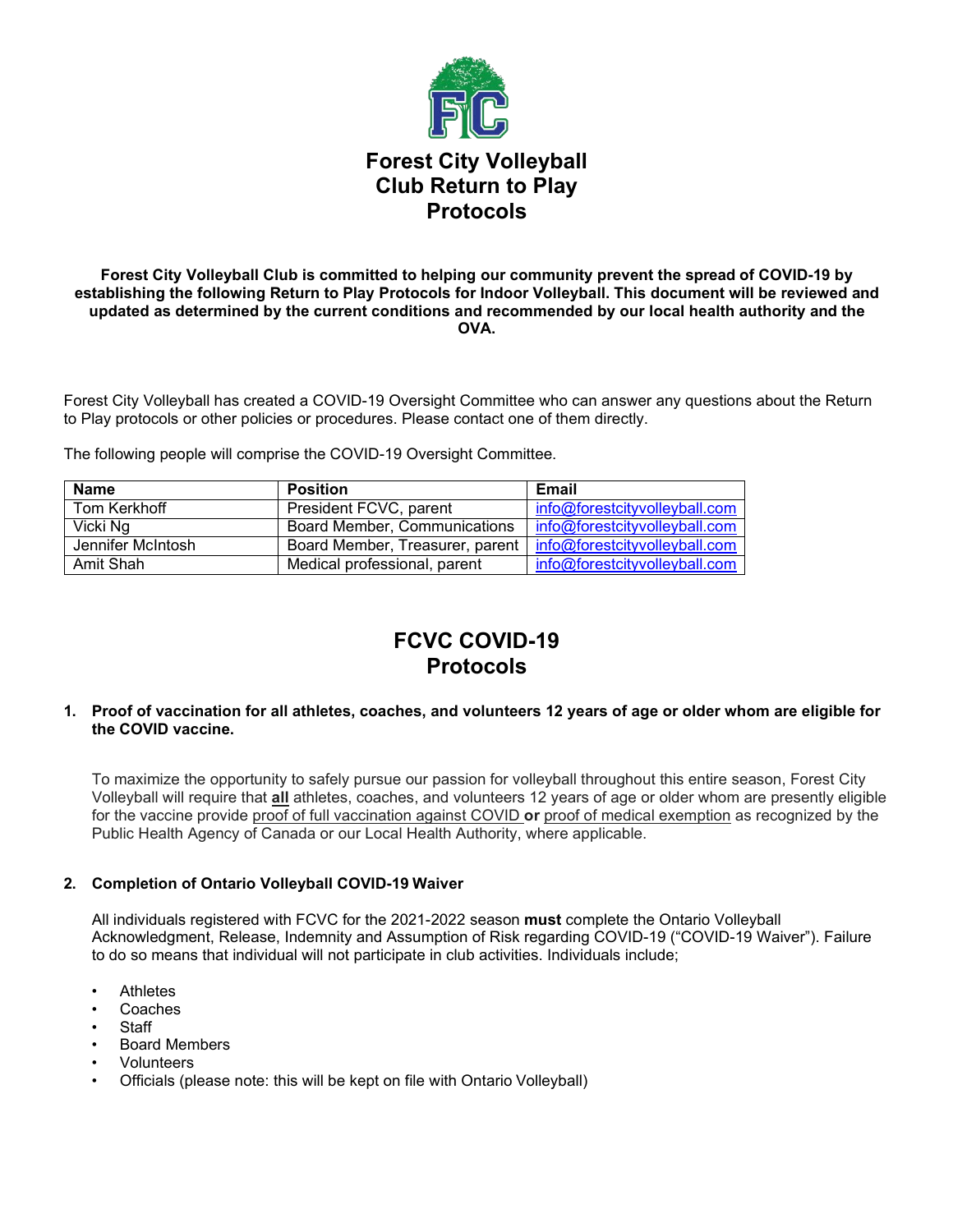**Athletes who have an ill family member for whom COVID-19 has not been ruled or a test is still pending should not attend practice. Please reference the updated MLHU COVID-19 Parent Decision Tool for further information.**  [Updated COVID-19 Parent Decision Tool.pdf](http://track.spe.schoolmessenger.com/f/a/R8WK8pkXKJZh_aTzddvmwA%7E%7E/AAAAAQA%7E/RgRhspBlP0R0aHR0cHM6Ly9tc2cuc2Nob29sbWVzc2VuZ2VyLmNhL20vP3M9TXc4dUtxNmJFbWMmbWFsPWRiODEwZjFlN2Q0MmQ0ODgxMGQ1MzY3OTM4MGYxYzZmM2Y0N2VjZjE0OGJhN2MwNjE2NGUwMmExMTdjYmQ0NzlXB3NjaG9vbG1CCl_P5VzRX97Lnu1SEmplbm55bWFjOUB5YWhvby5jYVgEAAAAAg%7E%7E)

## **3. An individual becomes unwell with symptoms of COVID-19**

- If an individual becomes unwell with symptoms of COVID-19, or if someone is aware of an individual that becomes unwell with symptoms of COVID-19, that individual must immediately stop participation in FCVC activities.
- Common symptoms include;
	- $\circ$  cough
	- o shortness of breath
	- o fever
	- o loss of sense of smell/taste.
	- o chills
	- o shortness of breath (out of breath, unable to breathe deeply)

Less common (and less specific) symptoms include:

- o sore throat<br>
o difficulty sw
- $\circ$  difficulty swallowing<br> $\circ$  runny, stuffy or cond
- runny, stuffy or congested nose (not related to seasonal allergies or other known causes or conditions)<br>○ pink eye (conjunctivitis)
- o pink eye (conjunctivitis)<br>○ headache that's unusual
- headache that's unusual or long lasting
- o digestive issues (nausea/vomiting, diarrhea, stomach pain)
- 
- o muscle aches<br>o extreme tiredn extreme tiredness that is unusual (fatigue, lack of energy)
- o falling down often
- The individual will be isolated from all others in a well-ventilated area, or outside and provided with a nonmedical face mask if one is available
- The individual will be sent home and instructed to follow public health guidelines regarding self-isolation and testing
- The head coach will inform a member of the COVID-19 Oversight Committee of the situation and will contact the individual or their parent/guardian to determine if next steps are being taken regarding testing.
- The facility will be informed in order to determine if any areas need to be closed off and/or require additional cleaning/disinfecting

## **4. An individual is tested for COVID-19**

- Any individual that has been tested for COVID-19 must not participate in FCVC activities while waiting for the results of the test
- The individual should notify the head coach, who will engage the Covid-19 oversight committee to assist in management
- If the individual is suspected of having COVID-19 (close exposure to a confirmed case, or exhibiting common or higher risk symptoms):
	- $\circ$  The head coach will consult the Session Participation tracking sheets to inform other club members who might have been in close contact with the individual
	- $\circ$  Any club members who were in close contact with the individual will not participate in club activities and will follow public health guidelines until the diagnosis of COVID-19 is ruled out by health professionals
	- $\circ$  Head coaches will inform the COVID-19 Oversight Committee of any changes to scheduled practices due to an athlete being tested for COVID-19.

## **5. An individual tests positive for COVID-19**

- If an athlete tests positive for COVID-19, they will inform their head coach who will notify the COVID-19 Oversight Committee at [info@forestcityvolleyball.com](mailto:info@forestcityvolleyball.com)
- The COVID-19 Oversight Committee will work where requested with the facility and public health officials to assist in contact tracing. The Session Participation tracking sheets may be used to assist public health officials in informing other club members who may have been in close contact with the individual
- Any FCVC members who were in close contact with the individual will not participate in club activities for 14 days and should follow public health guidelines regarding self-isolation and testing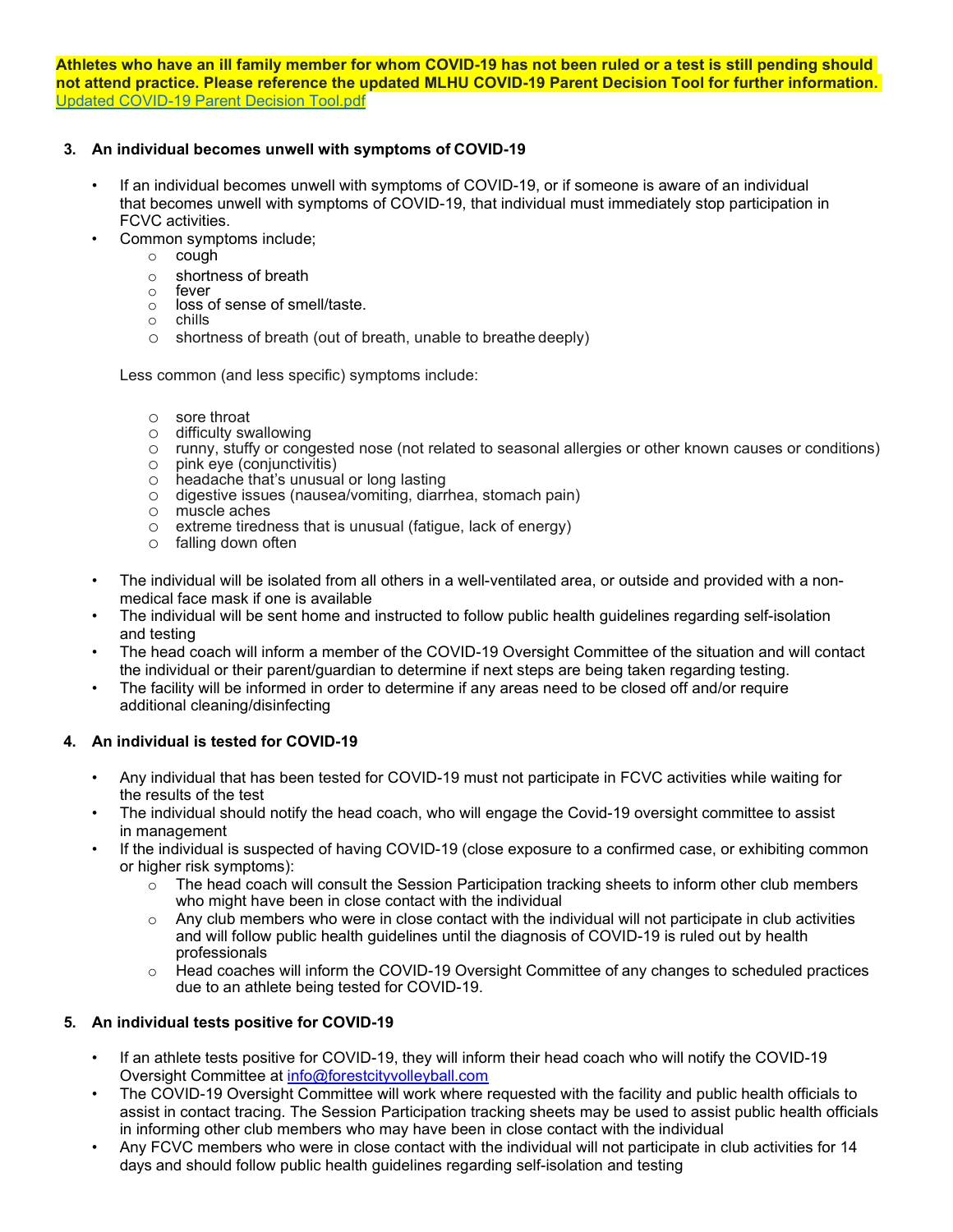- FCVC will inform all club members of a positive COVID-19 result within the club setting
- The club' will inform and work with the facility in the case of a positive COVID-19 result and determine if any additional cleaning/disinfecting should be performed as per the facility's guidelines
- The FCVC President will inform Ontario Volleyball of a positive COVID-19 diagnosis by emailing [clubsupportservices@ontariovolleyball.org](mailto:clubsupportservices@ontariovolleyball.org)

#### **6. Return to club activities following illness**

• If no test was performed, or the COVID-19 test was negative, the individual may only return to club activities once they no longer have any symptoms of COVID-19 and in accordance with current public health guidelines.

#### **7. Return to club activities following COVID-19**

• Following a positive COVID-19 test, an individual must follow all public health guidelines regarding return to activities.

## **8. Modification/restriction/postponing or canceling of club activities**

- Based on the evolving COVID-19 pandemic, FCVC will follow public health, municipal/provincial government and sport recommendations regarding modifying/restricting/postponing or cancelling activities
- FCVC members will be informed as soon as possible of any modifications/restrictions or cancellations
- FCVC will keep any modifications and restrictions in place until advised that it is safe to resume activities by public health, government or sport officials/administrators.

#### **9. Public Health Guidelines**

Club members will follow all public health guidelines regarding COVID-19. These may include:

- Any club members who themselves have travelled outside of Canada, or has someone in their household who has travelled outside Canada must self-isolate and not participate in club activities for 14 days
- Any individual who has been exposed to someone with a confirmed case of COVID-19 should self-isolate and is not permitted to participate in club activities for 14 days
- Any individual with symptoms of COVID-19 is not permitted to take part in club activities
- Any individual who has someone in their household showing symptoms of COVID-19, should not participate in club activities

## **10. Practice Protocols**

- Athletes should arrive dressed for practice as dressing rooms are not available. There is a washroom at both facilities.
- A session participation and health screening tracking worksheet will be completed for every FCVC event
- A health screening questionnaire must be completed by every participant and confirmed to the coach at each FCVC event. This can also be completed verbally by a coach at the beginning of practice.
- Each athlete should bring hand wipes/towel, hand sanitizer, filled water bottle and a ziploc bag for any garbage the athlete generates.
- Athletes must wear masks outside of the practice facility and while entering and exiting the facility.
- Athletes will sanitize hands at entry to the facility and at every break.
- Athletes will be expected to wear masks *at all times.*
- Social distancing will be reinforced while waiting to enter and exit practice facilities and during breaks.
- Coaches will wear masks during the entire practice
- Coaches will sanitize the balls at every break (approx. every 20-30 mins)
- Due to restrictions on the number of people allowed in the gym, parents will not be permitted entrance.